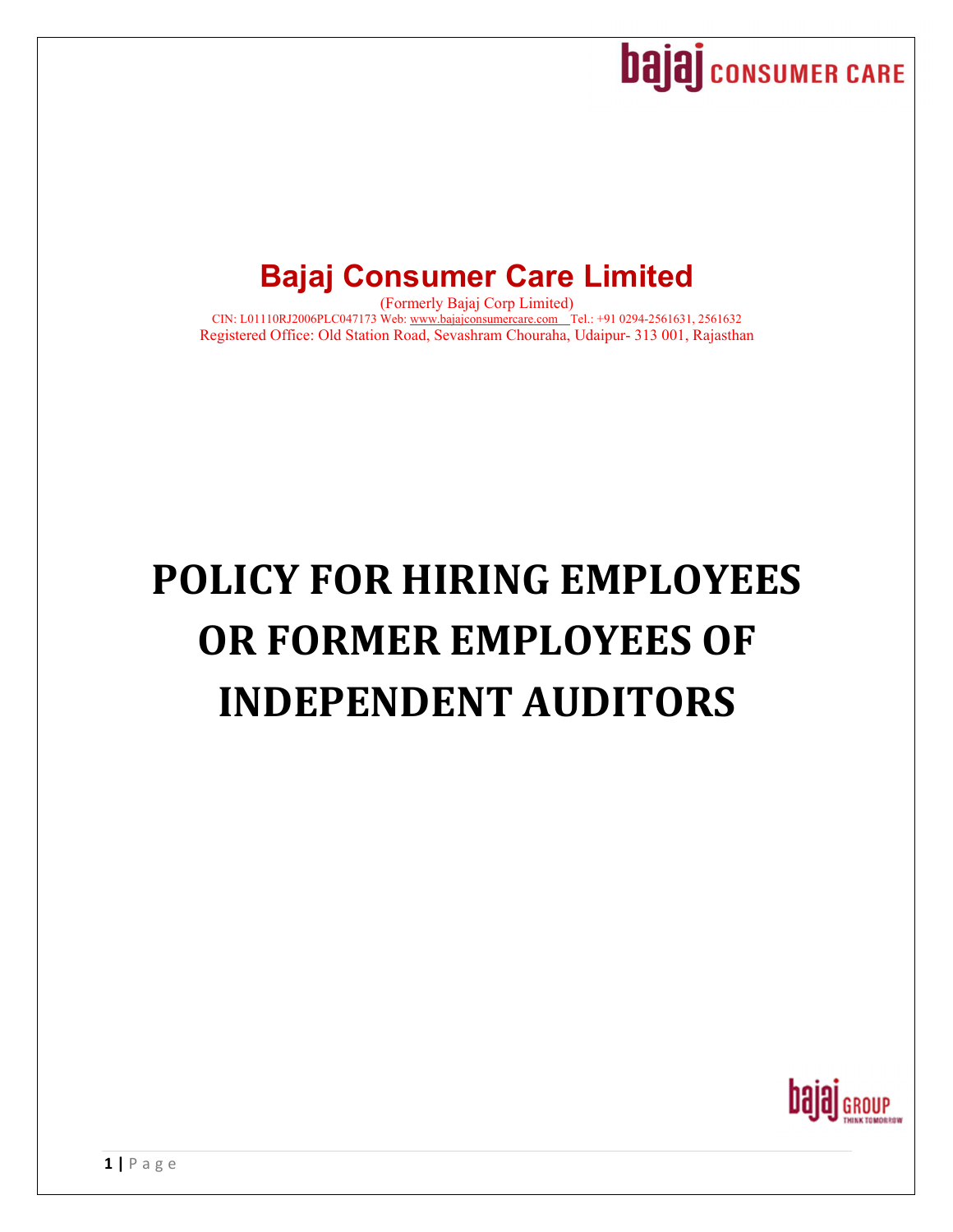## **Contents**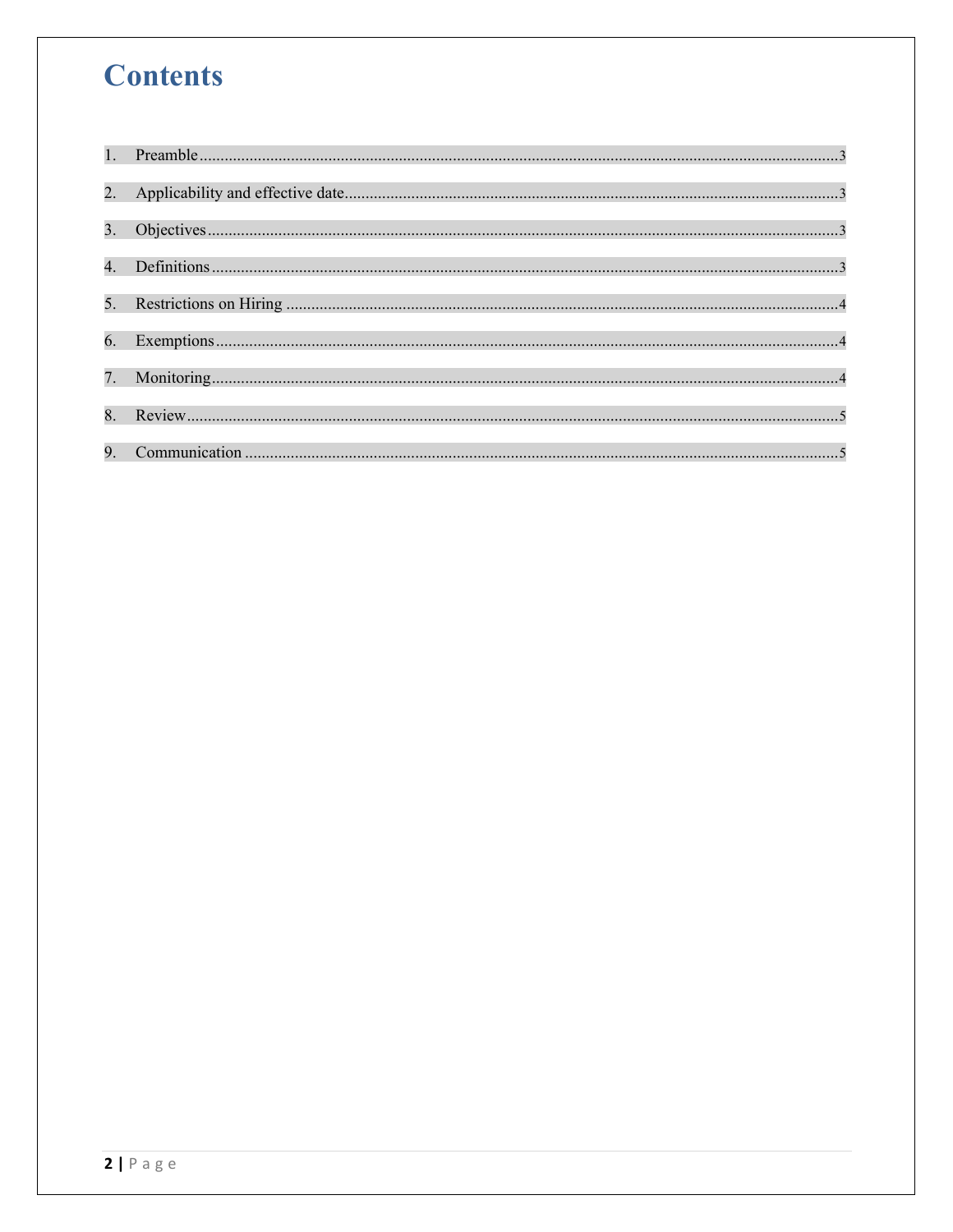#### **1. Preamble**

Current or former employees of the Company's independent auditor are often valuable additions to Company management. Such individuals' familiarity with the Company's business and their personal rapport with Company employees may be attractive qualities when filling a key Company opening.

The Audit Committee of the Board of Directors (the "Audit Committee") of Bajaj Consumer Care Limited (the "Company" or "BCCL"), has adopted a policy to clearly set out the hiring policies for employees or formal employees of the Independent Auditors.

#### **2. Applicability and effective date**

This policy shall apply to all plants, offices and other locations of the Company, and its subsidiary companies. This policy shall be effective from April 13, 2017.

#### **3. Objectives**

The present policy has been designed to achieve the following objectives:

- 1) To ensure that the Company's hiring of such persons does not impair the independence of the Company's independent auditor,
- 2) To ensure compliance with all applicable Securities laws and Regulations, SEBI (Listing Obligations and Disclosure Requirements) Regulations, 2015, Accounting Standards, Accounting Controls and Audit Practices, and
- 3) To avoid any potential conflict of interest.

#### **4. Definitions**

- a) "financial reporting oversight role" means a role in which a person is in a position to or does exercise influence over the contents of the Company's financial statements or other financial information included in the Company's reports to Regulatory Authorities or over anyone who prepares such financial statements or other information.
- b) "audit engagement team" means all partners, principals, shareholders and professional employees who participate in an audit, review or attestation engagement of the Company, including audit partners and all persons who consult with others on the audit engagement team during the audit, review or attestation engagement regarding technical or industry-specific issues, transactions or events.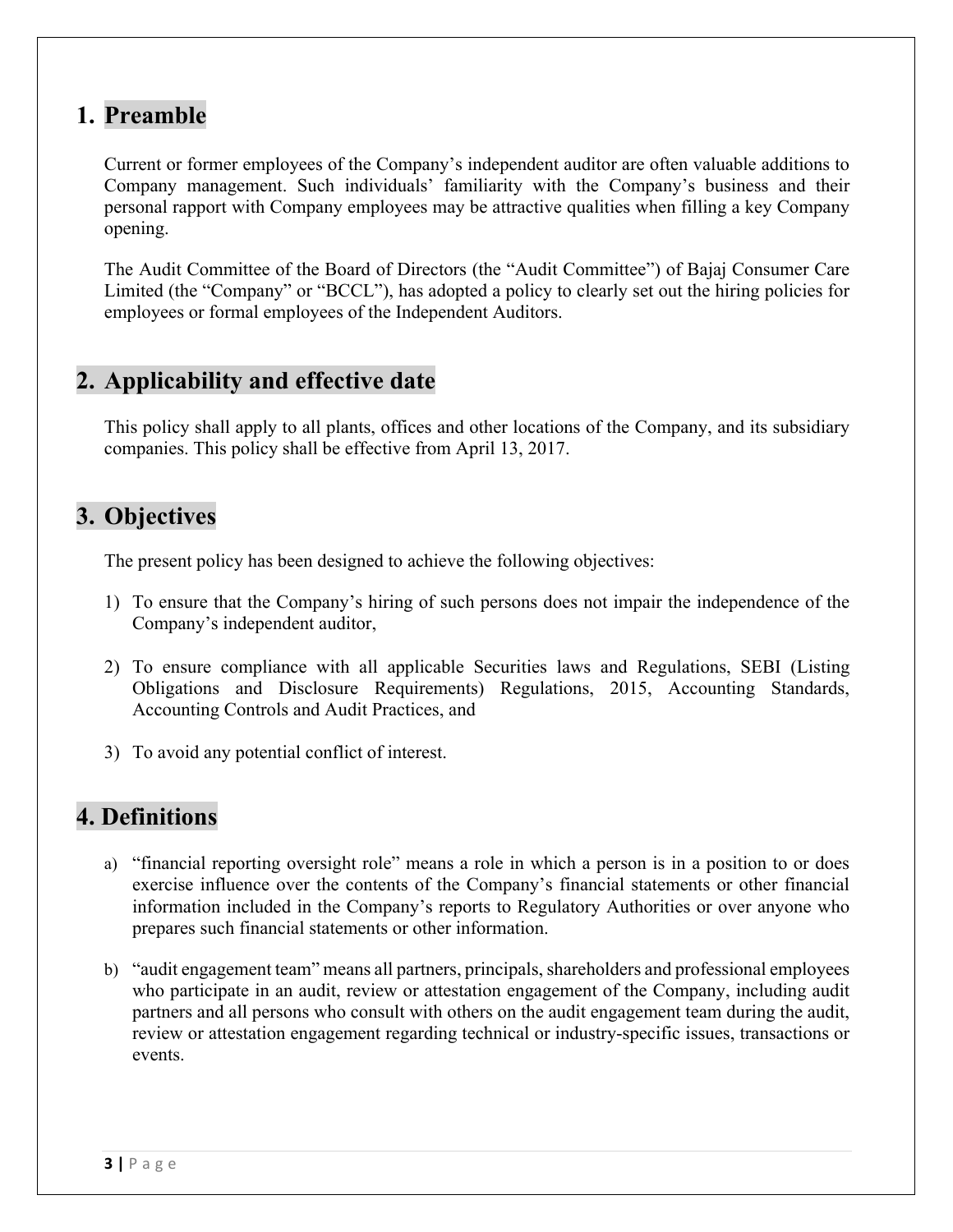#### **5. Restrictions on Hiring**

- 1) The Company shall not hire or permit to serve on its Board of Directors any current partner, principal, stakeholder or employee of the Company's Independent Auditor.
- 2) The Company shall not hire a former partner, principal, stakeholder or employee of its Independent Auditor for a position with the Company in a financial reporting oversight role if such individual was the lead or concurring partner, or any other member of the audit engagement team who provided more than ten hours of audit, review or attest services for the Company, unless in each case the employment with the independent auditor terminated within two years prior to the Company's extension of an offer to such person.
- 3) The Company shall not hire a former partner, principal, stakeholder or employee of its Independent Auditor for a position with the Company in which the person is in a position to or does exercise more than minimal influence over the contents of the accounting records of the Company or over anyone who prepares the accounting records of the Company (an "accounting role") or a financial oversight role unless such individual does not influence the Independent Auditor's operations or financial policies; has no capital balances in the independent auditor; and has no financial arrangement with the independent auditor (other than retirement benefits).
- 4) The Company shall not hire the spouse, parent, dependent, nondependent child or sibling of any employee or ex-employee, partner, principal stakeholder, director or manager of the Independent Auditor for a position with the Company in an accounting role or a financial reporting oversight role.
- 5) The Company shall not hire at any time any employee of the Independent Auditor who has been removed by the Shareholders of the Company or who has raised a legal dispute with the Company.
- 6) The Company shall also comply with the mutually agreed terms and conditions contained in any of the engagement as Independent Auditor.

#### **6. Exemptions**

This Policy shall not be applicable to individuals employed by the Company due to an emergency or other unusual circumstance, provided that the Audit Committee determines that the relationship is in the best interest of the stakeholders.

#### **7. Monitoring**

The Policy is to be periodically reviewed by the HR responsibility centres, to ensure that the policy remains efficient and effective and is appropriate to Company's need. HR may make recommendations for improvement. This will provide the Audit Committee with a level of comfort that the Hiring Policy is effective and will highlight areas within the process that can be improved. These reviews shall be carried out in addition to Internal Audits. As part of continuous improvement, this policy may be amended by Management for approval by the Board.